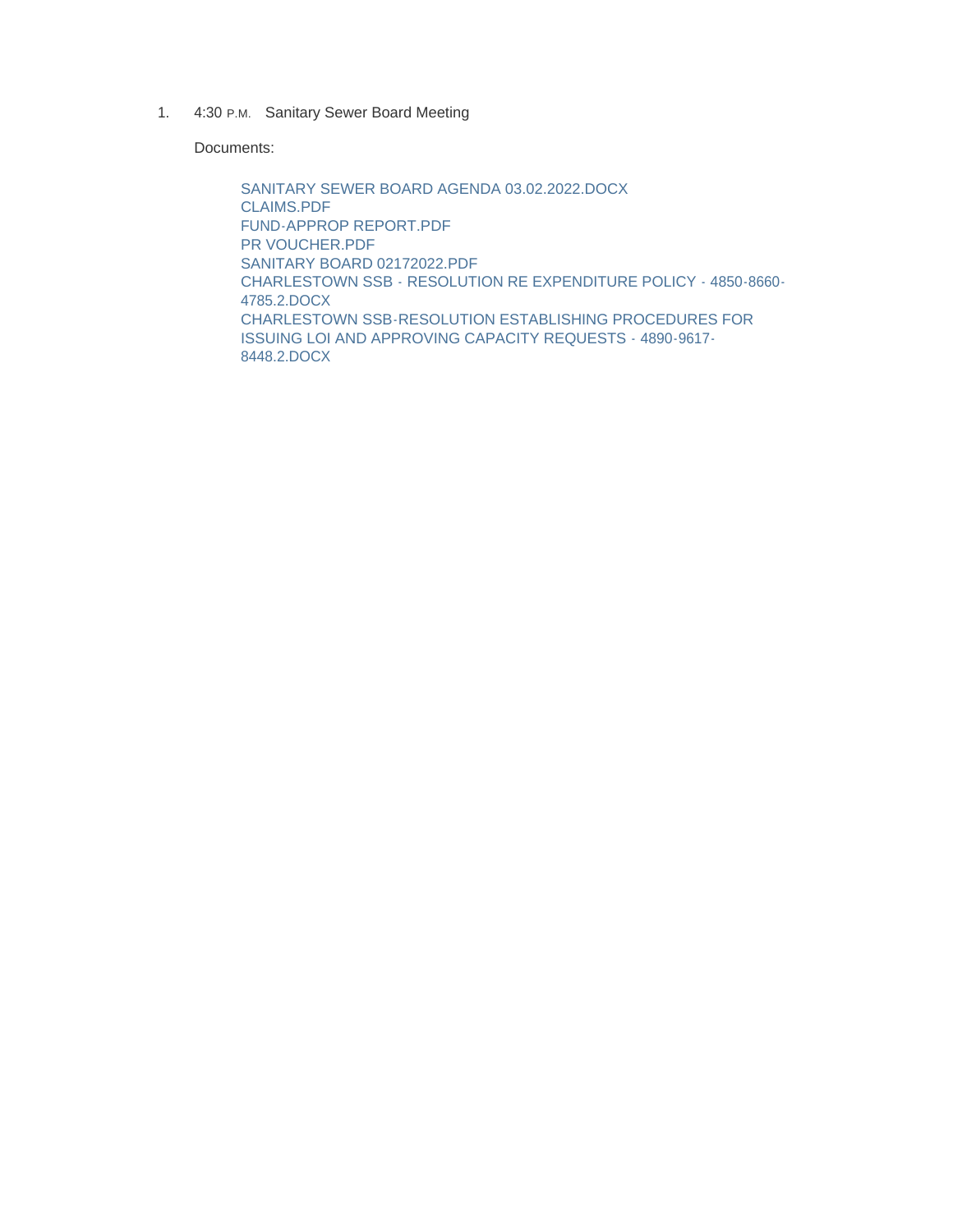### CITY OF CHARLESTOWN

## SANITARY SEWER BOARD MEETING

March 2, 2022

### 4:30 P.M.

#### Agenda

- 1. Opening
	- a. Call to Order/Pledge of Allegiance
	- b. Roll Call Determination of a Quorum
	- c. Approval of Agenda
- 2. Standing Business
	- a. Approval or Correction of Prior Meeting's Minutes from 02/17/2022
	- b. Current Claims
	- c. Payroll Allowance Docket from 02/13/2022-02/26/2022
- 3. Public Comment Period
- 4. Old Business
	- a. Headworks Roof Repair
	- b. Resolution 2022-R-01 Expenditure Approval Policy
- 5. New Business
	- a. Resolution 2022-R-02 Will Serve and Capacity Fulfillment Policy
	- b. Engineering Update JTL
	- c. Operator's Report- Rodger Fain
- 6. Adjournment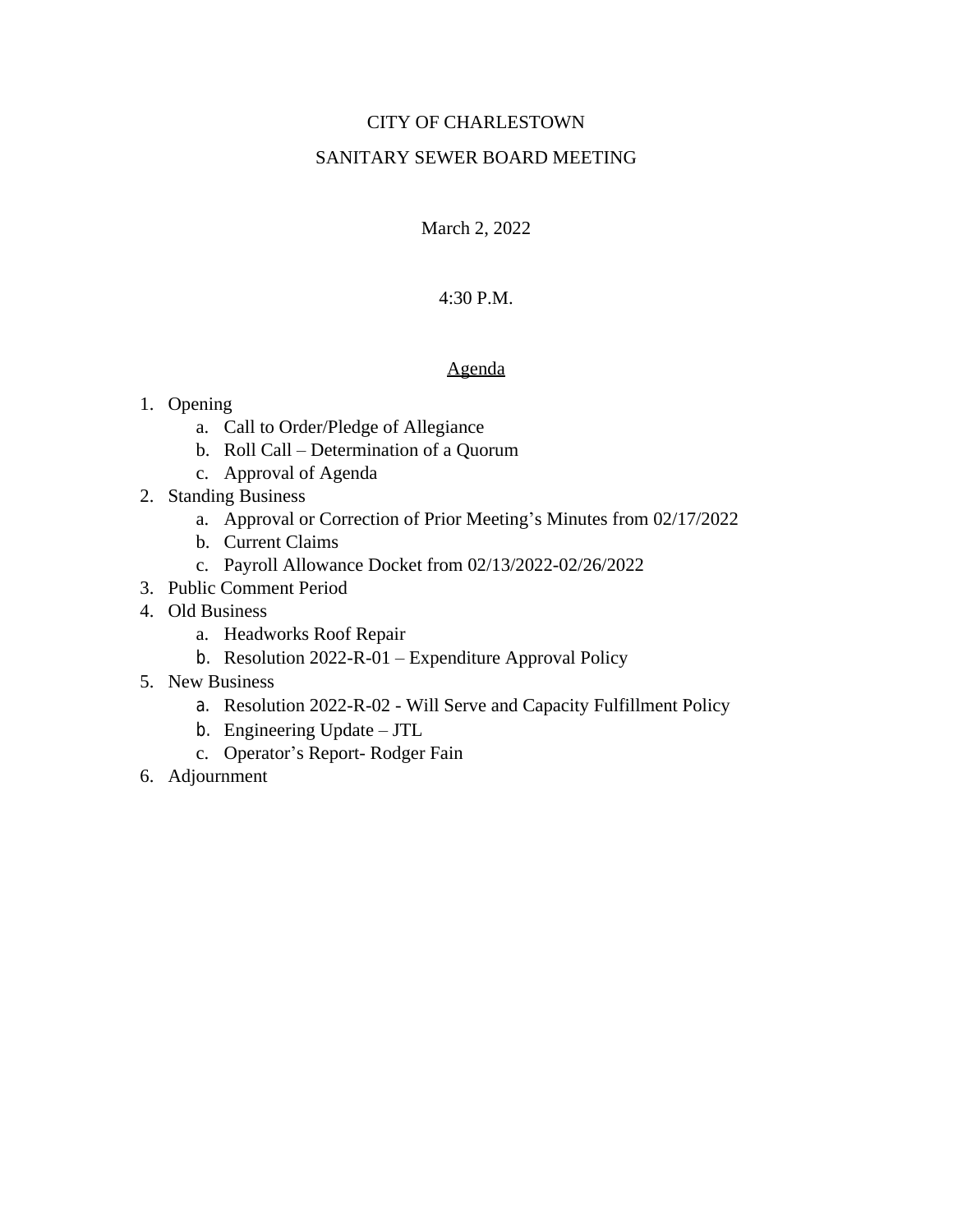#### Installed by the CITY OF CHARLESTOWN-2012

#### **Accounts Payable Register**

APV Register Batch - SANITARY SEWER MEETING 03/02/2022

#### **All History**

#### Ordered By APV Number

Page: 1 Date: 02/25/2022 01:11:32 PM APVREGISTER.FRX

| <b>DATE</b><br><b>FILED</b> | APV#  | <b>NAME OF PAYEE</b>                              | PO# | <b>APPROP#</b> | <b>APPROPRIATION</b>                          | <b>DESCRIPTION</b>                                         |         | <b>CHECK</b><br><b>AMOUNT CHECK # DATE</b> | <b>MEMORANDUN</b> |
|-----------------------------|-------|---------------------------------------------------|-----|----------------|-----------------------------------------------|------------------------------------------------------------|---------|--------------------------------------------|-------------------|
| 02/15/2022                  | 98964 | PAYROLL-CHARLESTOWN CITY                          |     | 606001111.000  | <b>SEWER-SALARIES/WAGES</b><br><b>EMPLOYE</b> | <b>SEWER SALARY</b>                                        | 4080.17 | 17779 02/15/2022                           |                   |
| 02/15/2022                  | 98964 | PAYROLL-CHARLESTOWN CITY                          |     | 606001112.000  | SEWER - OVERTIME SALARY SEWER OT SALARY       |                                                            | 232.29  | 17779 02/15/2022                           |                   |
| 02/15/2022                  | 98965 | PAYROLL-CHARLESTOWN CITY                          |     | 606001131.000  | <b>SEWER-EMP, FICA AND</b><br><b>MEDICARE</b> | <b>SEWER FICA/MEDI</b>                                     | 322.35  | 17780 02/15/2022                           |                   |
| 02/15/2022                  | 98966 | PAYROLL-CHARLESTOWN CITY                          |     | 606001130.000  | <b>SEWER-EMPLOYEE</b><br><b>BENEFITS</b>      | <b>SEWER PERF</b>                                          | 482.99  | 17781 02/15/2022                           |                   |
| 02/15/2022                  | 98973 | <b>AMERICAN WATER</b>                             |     | 606001360.000  | SEWER - CONTRACTUAL<br><b>EXPENSE</b>         | <b>USAGE DATA BASE JAN 2022</b>                            | 575.00  | 17782 02/15/2022                           |                   |
| 02/15/2022                  | 98973 | <b>AMERICAN WATER</b>                             |     | 606001360.000  | <b>SEWER - CONTRACTUAL</b><br><b>EXPENSE</b>  | <b>MUNICIPALITY SHUTOFFS/</b><br><b>RECONNECTS</b>         | 130.00  | 17782 02/15/2022                           |                   |
| 02/18/2022                  | 98996 | <b>BENEFIT MARKETING</b><br><b>SOLUTIONS</b>      |     | 606001340.000  | <b>SEWER - INSURANCE</b><br><b>EXPENSE</b>    | <b>HRA FEE FEB 2022</b>                                    | 13.50   | 17789 02/18/2022                           |                   |
| 02/15/2022                  | 98997 | <b>ANTHEM LIFE</b>                                |     | 606001340.000  | <b>SEWER - INSURANCE</b><br><b>EXPENSE</b>    | <b>MARCH 2022 PREMIUMS</b>                                 | 52.50   | 17790 02/18/2022                           |                   |
| 02/18/2022                  | 98998 | <b>HOLMES ACE HARDWARE</b>                        |     | 606001230.000  | <b>SEWER - MATERIALS</b><br><b>/SUPPLIES</b>  | <b>EPOXY/ ELBOW PVC/ SAW</b><br><b>HOLE/COUPLING</b>       | 47.50   | 17791 02/18/2022                           |                   |
| 02/18/2022                  | 98998 | <b>HOLMES ACE HARDWARE</b>                        |     | 606001230.000  | <b>SEWER - MATERIALS</b><br><b>ISUPPLIES</b>  | <b>CABLE/ PENS/ ATTERY/ EXT</b><br><b>CORDS/FLASHLIGHT</b> | 247.90  | 17791 02/18/2022                           |                   |
| 02/18/2022                  | 98998 | <b>HOLMES ACE HARDWARE</b>                        |     | 606001230.000  | <b>SEWER - MATERIALS</b><br><b>ISUPPLIES</b>  | <b>STARTER CORD</b>                                        | 7.59    | 17791 02/18/2022                           |                   |
| 02/18/2022                  | 98998 | <b>HOLMES ACE HARDWARE</b>                        |     | 606001230,000  | <b>SEWER - MATERIALS</b><br><b>/SUPPLIES</b>  | AIR COUPLER/ AIR PLUG                                      | 9.78    | 17791 02/18/2022                           |                   |
| 02/18/2022                  | 98998 | <b>HOLMES ACE HARDWARE</b>                        |     | 606001230.000  | <b>SEWER - MATERIALS</b><br><b>ISUPPLIES</b>  | <b>DSP GLOVES/ PAINT TAPE</b>                              | 37.98   | 17791 02/18/2022                           |                   |
| 02/18/2022                  | 98998 | <b>HOLMES ACE HARDWARE</b>                        |     | 606001230.000  | <b>SEWER - MATERIALS</b><br><b>ISUPPLIES</b>  | <b>MARKER ASST</b>                                         | 6.99    | 17791 02/18/2022                           |                   |
| 02/18/2022                  | 98999 | <b>ANTHEM INSURANCE</b><br><b>COMPANIES INC</b>   |     | 606001340.000  | <b>SEWER - INSURANCE</b><br><b>EXPENSE</b>    | <b>MARCH 2022 PREMIUMS</b>                                 | 5879.50 | 17792 02/18/2022                           |                   |
| 02/18/2022                  | 99000 | <b>CHARLESTOWN AUTO PARTS</b><br><b>AND PAINT</b> |     | 606001230.000  | <b>SEWER - MATERIALS</b><br><b>/SUPPLIES</b>  | <b>MATERIALS/ SUPPLIES</b>                                 | 641.66  | 17793 02/18/2022                           |                   |
| 02/18/2022                  | 99001 | <b>TYLER MOUNTAIN WATER CO</b><br><b>INC</b>      |     | 606001211.000  | SEWER - LAB SUPPLIES                          | <b>LAB SUPPLIES</b>                                        | 64.13   | 17794 02/18/2022                           |                   |
| 02/18/2022                  | 99002 | O'REILLY AUTOMOTIVE INC                           |     | 606001230.000  | <b>SEWER - MATERIALS</b>                      | <b>MAINTENANCE SUPPLIES</b>                                | 11.48   | 17795 02/18/2022                           |                   |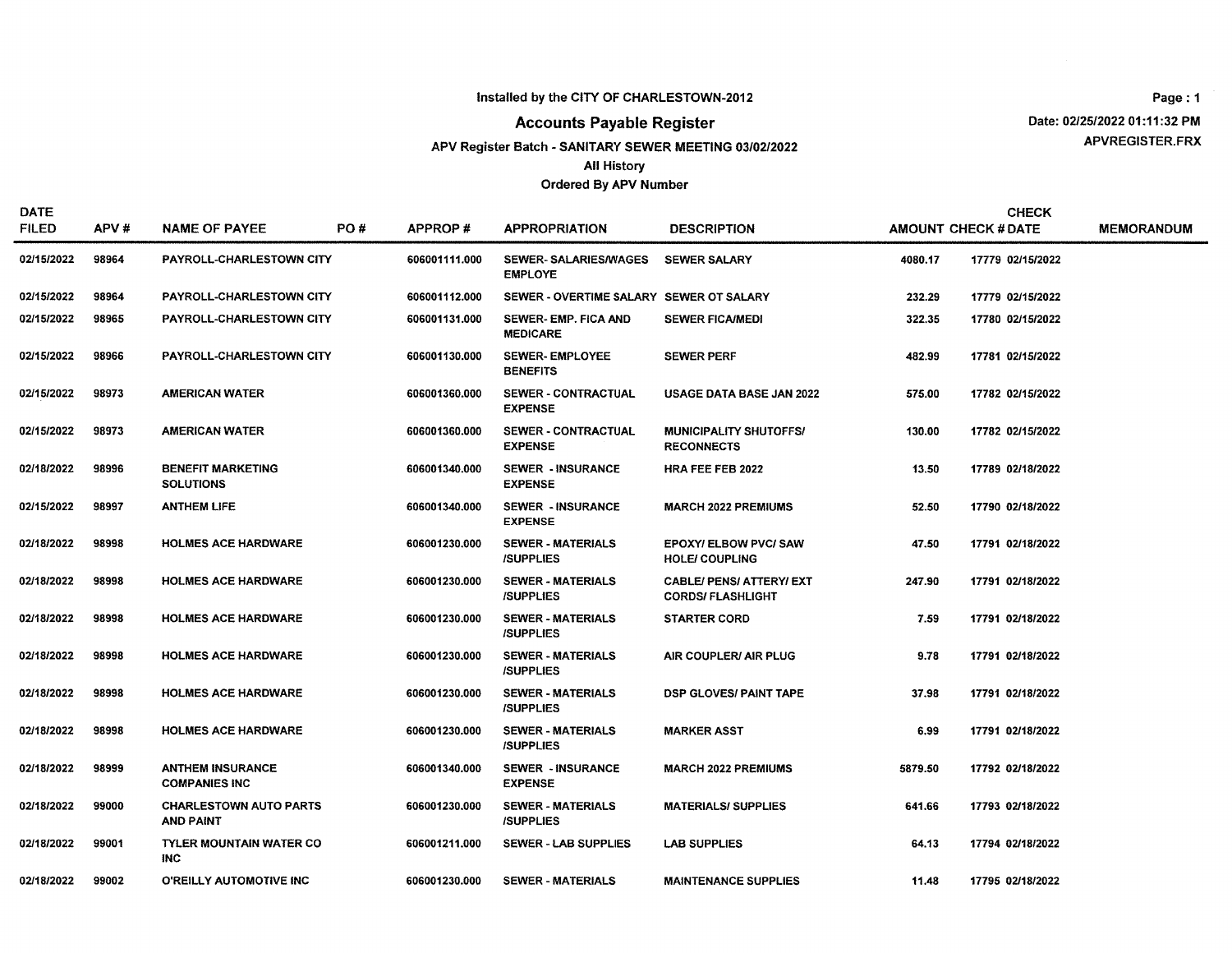#### Installed by the CITY OF CHARLESTOWN-2012

### **Accounts Payable Register**

Date: 02/25/2022 01:11:32 PM APVREGISTER.FRX

| <b>DATE</b><br><b>FILED</b> | APV#  | <b>NAME OF PAYEE</b>            | PO# | <b>APPROP#</b> | <b>APPROPRIATION</b>                           | <b>DESCRIPTION</b>                                |          | CHECK<br><b>AMOUNT CHECK # DATE</b> | <b>MEMORANDUM</b> |
|-----------------------------|-------|---------------------------------|-----|----------------|------------------------------------------------|---------------------------------------------------|----------|-------------------------------------|-------------------|
|                             |       |                                 |     |                | <b>/SUPPLIES</b>                               |                                                   |          |                                     |                   |
| 02/18/2022                  | 99003 | <b>VERIZON WIRELESS</b>         |     | 606001356.000  | SEWER -TELEPHONE/CELL<br><b>PHONE/INTERNET</b> | <b>MONTHLY CELL SERVICE</b>                       | 216.70   | 17796 02/18/2022                    |                   |
| 02/18/2022                  | 99004 | <b>AMAZON CAPITAL SERVICES</b>  |     | 606001356.000  | SEWER -TELEPHONE/CELL<br><b>PHONE/INTERNET</b> | <b>PHONE CASE</b>                                 | 24.40    | 17797 02/18/2022                    |                   |
| 02/18/2022                  | 99004 | <b>AMAZON CAPITAL SERVICES</b>  |     | 606001356.000  | SEWER -TELEPHONE/CELL<br><b>PHONE/INTERNET</b> | <b>CREDIT MEMO</b>                                | $-20.74$ | 17797 02/18/2022                    |                   |
| 02/18/2022                  | 99005 | <b>DUKE ENERGY</b>              |     | 606001351.000  | <b>SEWER - PURCHASED</b><br><b>POWER</b>       | <b>ELECTRIC</b>                                   | 230.61   | 17798 02/18/2022                    |                   |
| 02/18/2022                  | 99005 | <b>DUKE ENERGY</b>              |     | 606001351.000  | <b>SEWER - PURCHASED</b><br><b>POWER</b>       | <b>ELECTRIC</b>                                   | 3318.82  | 17798 02/18/2022                    |                   |
| 02/18/2022                  | 99005 | <b>DUKE ENERGY</b>              |     | 606001351.000  | <b>SEWER - PURCHASED</b><br><b>POWER</b>       | <b>ELECTRIC</b>                                   | 166.07   | 17798 02/18/2022                    |                   |
| 02/18/2022                  | 99005 | <b>DUKE ENERGY</b>              |     | 606001351.000  | <b>SEWER - PURCHASED</b><br><b>POWER</b>       | <b>ELECTRIC</b>                                   | 42.41    | 17798 02/18/2022                    |                   |
| 02/18/2022                  | 99005 | <b>DUKE ENERGY</b>              |     | 606001351.000  | <b>SEWER - PURCHASED</b><br><b>POWER</b>       | <b>ELECTRIC</b>                                   | 42.63    | 17798 02/18/2022                    |                   |
| 02/18/2022                  | 99005 | <b>DUKE ENERGY</b>              |     | 606001351.000  | <b>SEWER - PURCHASED</b><br><b>POWER</b>       | <b>ELECTRIC</b>                                   | 16.56    | 17798 02/18/2022                    |                   |
| 02/18/2022                  | 99005 | <b>DUKE ENERGY</b>              |     | 606001351.000  | <b>SEWER - PURCHASED</b><br><b>POWER</b>       | <b>ELECTRIC</b>                                   | 88.15    | 17798 02/18/2022                    |                   |
| 02/18/2022                  | 99005 | <b>DUKE ENERGY</b>              |     | 606001351.000  | <b>SEWER - PURCHASED</b><br><b>POWER</b>       | <b>ELECTRIC</b>                                   | 53.87    | 17798 02/18/2022                    |                   |
| 02/18/2022                  | 99005 | <b>DUKE ENERGY</b>              |     | 606001351.000  | <b>SEWER - PURCHASED</b><br><b>POWER</b>       | <b>ELECTRIC</b>                                   | 12982.71 | 17798 02/18/2022                    |                   |
| 02/18/2022                  | 99005 | <b>DUKE ENERGY</b>              |     | 606001351.000  | <b>SEWER - PURCHASED</b><br><b>POWER</b>       | <b>ELECTRIC</b>                                   | 40.64    | 17798 02/18/2022                    |                   |
| 02/23/2022                  | 99024 | <b>PAYROLL-CHARLESTOWN CITY</b> |     | 606001111.000  | <b>SEWER-SALARIES/WAGES</b><br><b>EMPLOYE</b>  | <b>SEWER SALARY</b>                               | 8975.24  | 17799 02/23/2022                    |                   |
| 02/23/2022                  | 99024 | PAYROLL-CHARLESTOWN CITY        |     | 606001112.000  | SEWER - OVERTIME SALARY SEWER OT SALARY        |                                                   | 513.93   | 17799 02/23/2022                    |                   |
| 02/23/2022                  | 99025 | PAYROLL-CHARLESTOWN CITY        |     | 606001131.000  | SEWER- EMP. FICA AND<br><b>MEDICARE</b>        | <b>SEWER FICA/MEDI</b>                            | 714.95   | 17800 02/23/2022                    |                   |
| 02/23/2022                  | 99026 | PAYROLL-CHARLESTOWN CITY        |     | 606001130.000  | <b>SEWER-EMPLOYEE</b><br><b>BENEFITS</b>       | <b>SEWER PERF</b>                                 | 861.19   | 17801 02/23/2022                    |                   |
| 03/03/2022                  | 99052 | APEX SALES & REPAIR LLC         |     | 606001362.000  |                                                | SEWER-EQUIPMENT REPAIR MAPLE COURT LIFT STATION   | 342.80   | $\prime$                            |                   |
| 03/03/2022                  | 99052 | APEX SALES & REPAIR LLC         |     | 606001362.000  |                                                | SEWER-EQUIPMENT REPAIR SPRING STREET LIFT STATION | 1049.00  | $\frac{1}{2}$                       |                   |

Page: 2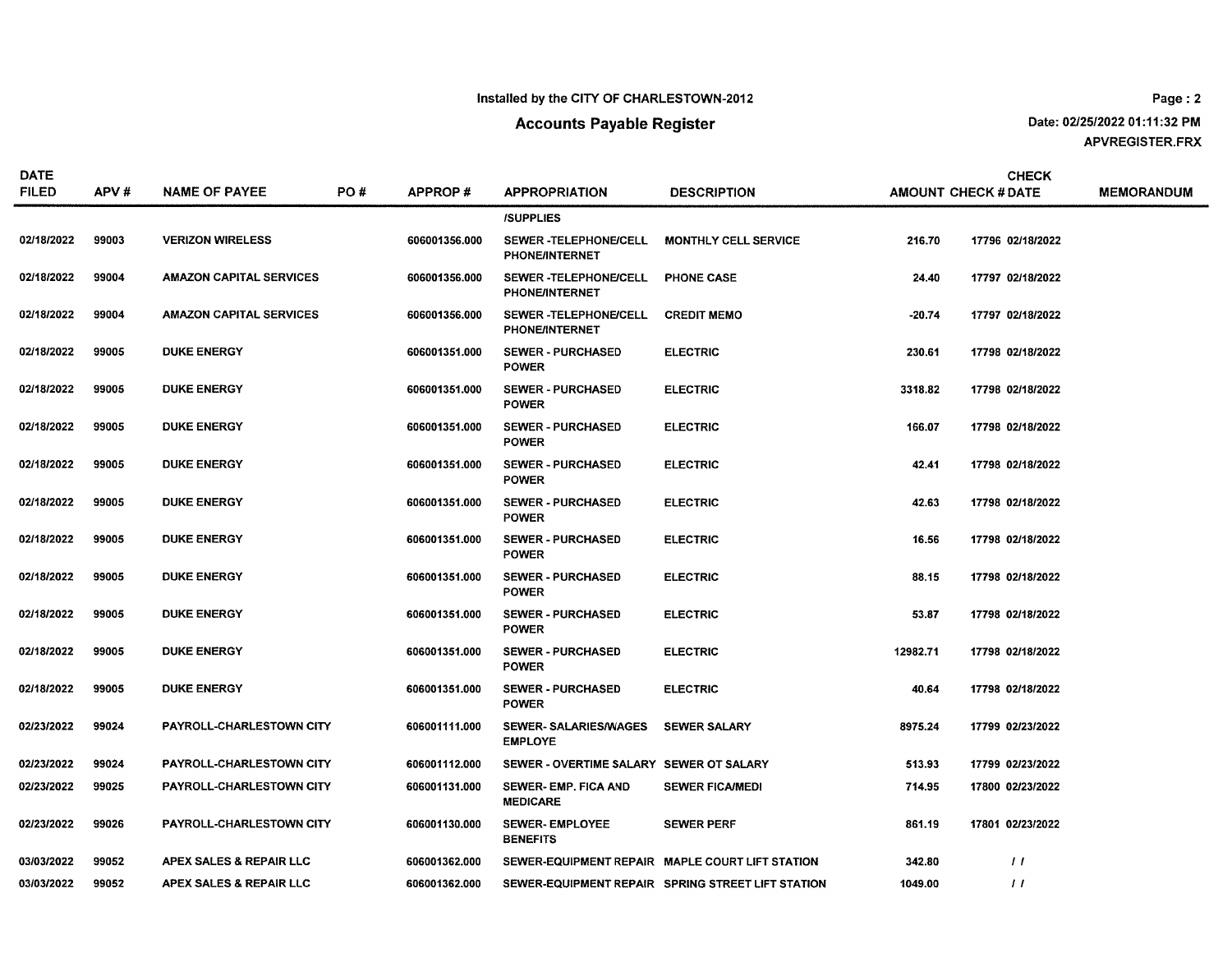#### Installed by the CITY OF CHARLESTOWN-2012

### **Accounts Payable Register**

Page: 3 Date: 02/25/2022 01:11:32 PM APVREGISTER.FRX

| <b>DATE</b><br><b>FILED</b> | APV#  | <b>NAME OF PAYEE</b>                            | PO# | <b>APPROP#</b> | <b>APPROPRIATION</b>                          | <b>DESCRIPTION</b>      | <b>AMOUNT CHECK #DATE</b> | <b>CHECK</b>     | <b>MEMORANDUM</b> |
|-----------------------------|-------|-------------------------------------------------|-----|----------------|-----------------------------------------------|-------------------------|---------------------------|------------------|-------------------|
| 03/03/2022                  | 99053 | <b>ENVIRONMENTAL</b><br><b>LABORATORIES INC</b> |     | 606001399.000  | SEWER-LAB/SAFETY/OSHA TESTING                 |                         | 100.00                    | $\frac{1}{2}$    |                   |
| 03/03/2022                  | 99053 | <b>ENVIRONMENTAL</b><br><b>LABORATORIES INC</b> |     | 606001399.000  | SEWER-LAB/SAFETY/OSHA TESTING                 |                         | 70.00                     | $\frac{1}{2}$    |                   |
| 03/03/2022                  | 99053 | <b>ENVIRONMENTAL</b><br><b>LABORATORIES INC</b> |     | 606001399.000  | SEWER-LAB/SAFETY/OSHA TESTING                 |                         | 100.00                    | $\frac{1}{2}$    |                   |
| 03/03/2022                  | 99054 | <b>HACH COMPANY</b>                             |     | 606001211.000  | <b>SEWER - LAB SUPPLIES</b>                   | <b>LAB SUPPLIES</b>     | 1492.20                   | $\frac{1}{2}$    |                   |
| 03/03/2022                  | 99055 | <b>DAN CRISTIANI EXCAVATING</b><br>INC.         |     | 606001362.000  | SEWER-EQUIPMENT REPAIR LABOR/ SUPERINTENDENT/ | <b>VAC TRUCK</b>        | 4110.00                   | $\frac{1}{2}$    |                   |
| 03/03/2022                  | 99056 | DCEC HOLDING CO INC                             |     | 606001363.000  | <b>SEWER - SLUDGE /SANI</b>                   | <b>MONTHLY SERVICE</b>  | 100.00                    | $\frac{1}{2}$    |                   |
| 03/03/2022                  | 99057 | <b>JACOBI TOOMBS AND LANZ</b><br>INC.           |     | 606001360.000  | <b>SEWER - CONTRACTUAL</b><br><b>EXPENSE</b>  | <b>ENGINEERING FEES</b> | 1898.48                   | $\frac{1}{2}$    |                   |
| 03/03/2022                  | 99058 | <b>AUS CENTRAL LOCKBOX</b>                      |     | 606001230.000  | <b>SEWER - MATERIALS</b><br><b>ISUPPLIES</b>  | <b>MATS</b>             | 28.33                     | $\frac{1}{2}$    |                   |
| 03/03/2022                  | 99058 | <b>AUS CENTRAL LOCKBOX</b>                      |     | 606001230.000  | <b>SEWER - MATERIALS</b><br><b>ISUPPLIES</b>  | <b>MATS</b>             | 28.33                     | $\overline{11}$  |                   |
| 03/03/2022                  | 99058 | AUS CENTRAL LOCKBOX                             |     | 606001230.000  | <b>SEWER - MATERIALS</b><br><b>ISUPPLIES</b>  | <b>MATS</b>             | 28.33                     | $\frac{1}{2}$    |                   |
| 03/03/2022                  | 99059 | <b>USABLUEBOOK</b>                              |     | 606001230.000  | <b>SEWER - MATERIALS</b><br><b>ISUPPLIES</b>  | <b>LAB SUPPLIES</b>     | 367.95                    | $\frac{1}{2}$    |                   |
| 03/03/2022                  | 99059 | <b>USABLUEBOOK</b>                              |     | 606001230.000  | <b>SEWER - MATERIALS</b><br><b>ISUPPLIES</b>  | <b>LAB SUPPLIES</b>     | 559.41                    | $\left  \right $ |                   |
| 03/03/2022                  | 99059 | <b>USABLUEBOOK</b>                              |     | 606001399.000  | SEWER - LAB/SAFETY/OSHA LAB SUPPLIES          |                         | 2327.45                   | $\frac{1}{2}$    |                   |
| 03/03/2022                  | 99059 | <b>USABLUEBOOK</b>                              |     | 606001211.000  | <b>SEWER - LAB SUPPLIES</b>                   | <b>LAB SUPPLIES</b>     | 230.55                    | $\frac{1}{2}$    |                   |
| 03/03/2022                  | 99059 | <b>USABLUEBOOK</b>                              |     | 606001211.000  | <b>SEWER - LAB SUPPLIES</b>                   | <b>LAB SUPPLIES</b>     | 540.69                    | $\overline{11}$  |                   |
|                             |       |                                                 |     |                |                                               |                         |                           |                  |                   |

\*\*\* GRAND TOTAL \*\*\*

54484.97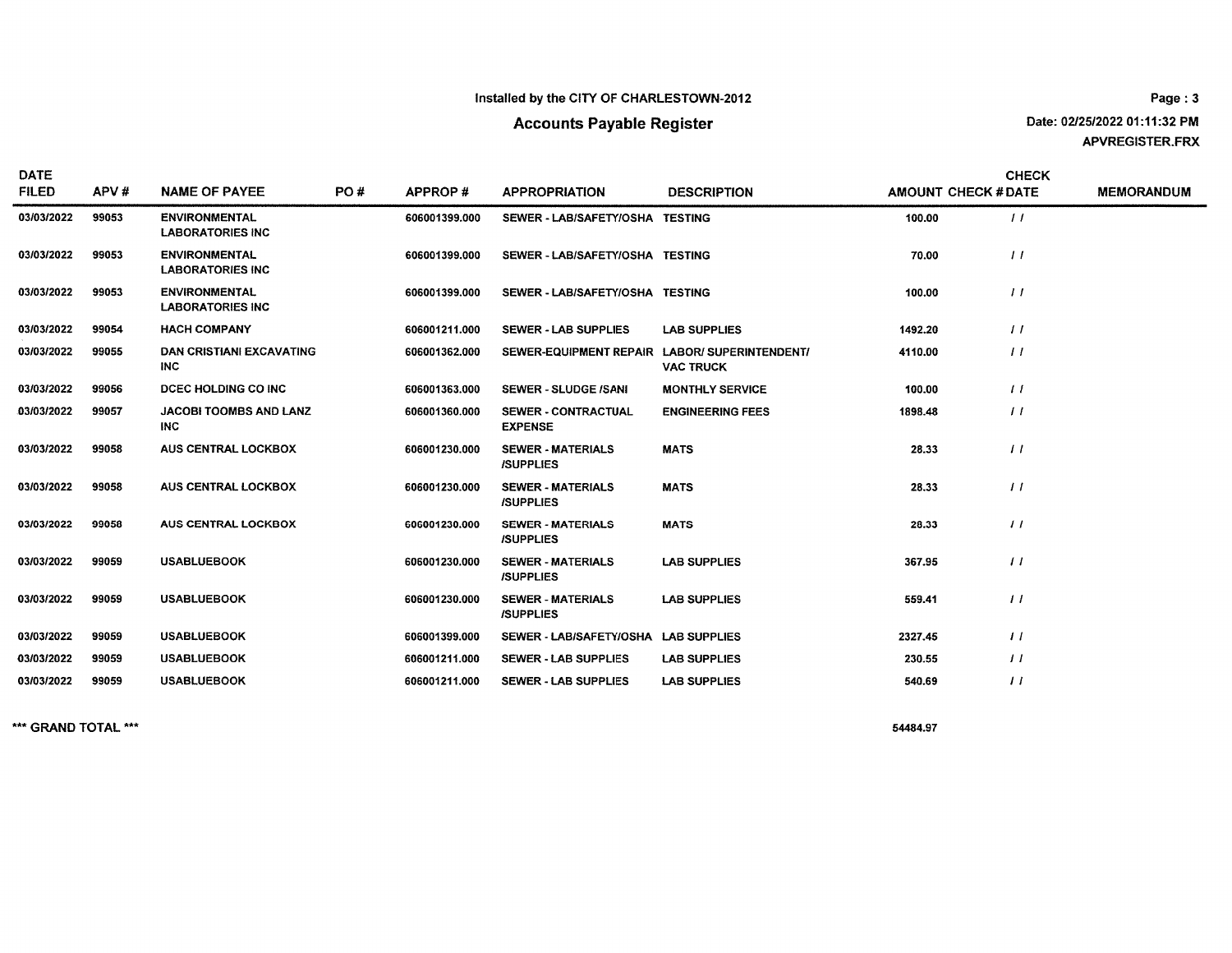## Tristalled by the CITY OF CHARLESTOWN-2012

### **Fund Report Selected Funds** From 02/01/2022 Thru 02/28/2022

## Page: 1 Date: 02/25/2022 01:13:42 **FUNDACCOUNTS.FRX**

| <b>FUND TITLE</b>                       | <b>BALANCE BEG</b><br>OF YEAR | <b>REVENUE</b><br><b>YTD</b> | <b>DISBURSED</b><br><b>YTD</b> | <b>BALANCE BEG</b><br><b>OF MONTH</b> | <b>REVENUE</b><br><b>MTD</b> | <b>DISBURSED</b><br><b>MTD</b> | <b>CURRENT</b><br><b>BALANCE</b> |
|-----------------------------------------|-------------------------------|------------------------------|--------------------------------|---------------------------------------|------------------------------|--------------------------------|----------------------------------|
| 606<br><b>WASTEWATER OPERATING</b>      | 571781.48                     | 245874.55                    | 346708.38                      | 531192.84                             | 95519.41                     | 155764.60                      | 470947.65                        |
| 607<br><b>WASTEWATER BOND &amp; INT</b> | 110500.27                     | 50654.18                     | 0.00                           | 135827.36                             | 25327.09                     | 0.00                           | 161154.45                        |
| 608<br><b>WASTEWATER DEBT SERVICE</b>   | 306500.00                     | 0.00                         | 0.00                           | 306500.00                             | 0.00                         | 0.00                           | 306500.00                        |
| 636<br>SEWER CAPACITY FEES FUND         | 640830.33                     | 0.00                         | 0.00                           | 640830.33                             | 0.00                         | 0.00                           | 640830.33                        |
| *** GRAND TOTAL ***                     | 1629612.08                    | 296528.73                    | 346708.38                      | 1614350.53                            | 120846.50                    | 155764.60                      | 1579432.43                       |

 $\sim$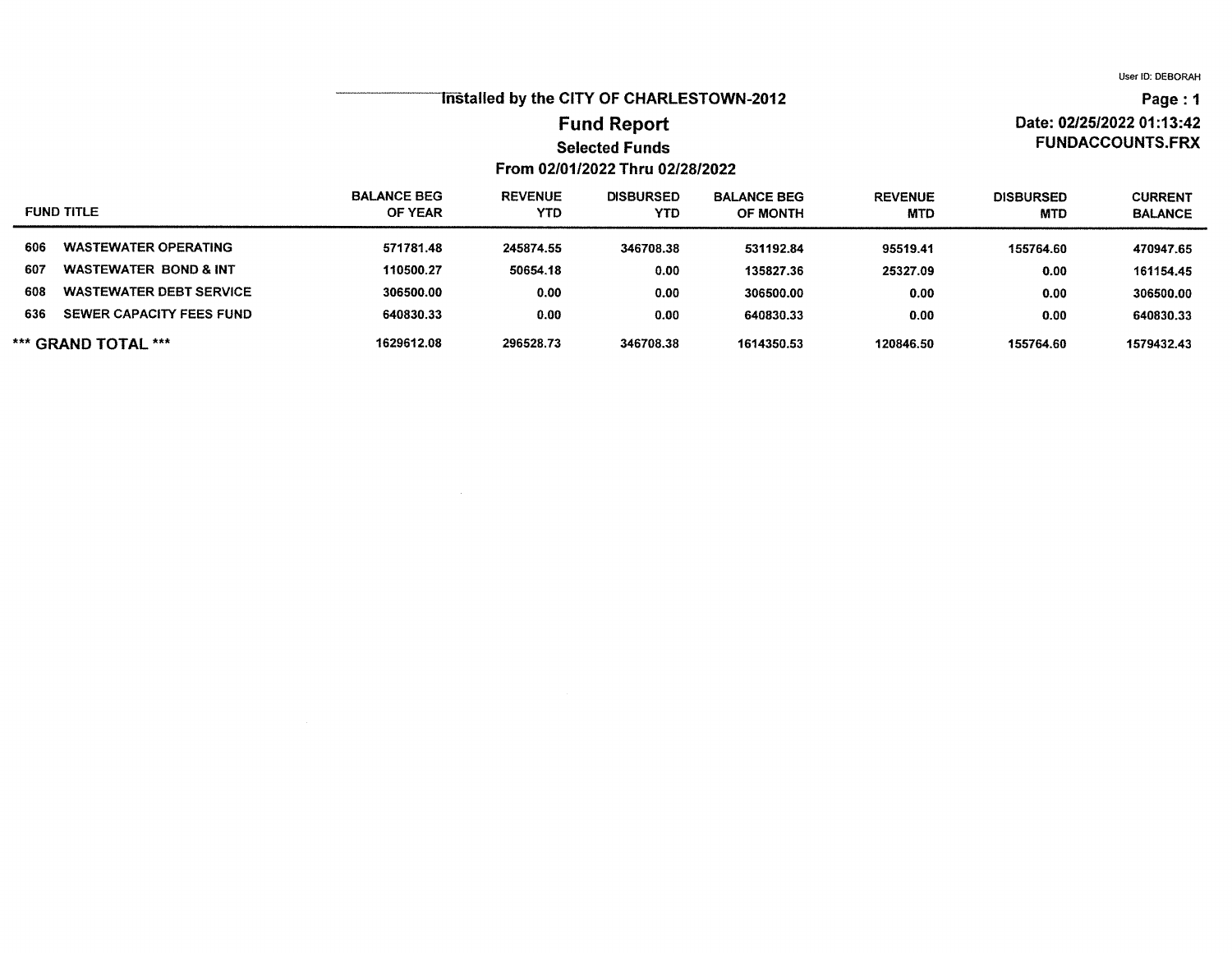$\mathbf{1}$ 

Page:

Installed by the CITY OF CHARLESTOWN-2012

 $\sim$   $\mu$ 

Date: 02/25/2022 01:14:20 PM

APPRACCOUNTS.FRX

#### **Appropriation Report Fund 606 Thru 608**

Check Date From 02/01/2022 Thru 02/28/2022

**Grouped By Fund Number, Department** 

**Ordered By Appropriation** 

| <b>APPROP</b>            | <b>TITLE</b>                              | <b>FORWARDED</b> | <b>CURRENT</b> | <b>TRANSFRD</b> | <b>ADDL/ADJ</b> | <b>ENCUM</b> | <b>EXP-MTD</b> | EXP-YTD  | <b>LIQ NOT</b><br><b>EXP FWD</b> | <b>UNENCUM</b><br><b>BAL</b> | <b>UNEXPEND</b><br><b>BAL</b> | %<br><b>LEFT</b>        |
|--------------------------|-------------------------------------------|------------------|----------------|-----------------|-----------------|--------------|----------------|----------|----------------------------------|------------------------------|-------------------------------|-------------------------|
| <b>**Fund Number 606</b> |                                           |                  |                |                 |                 |              |                |          |                                  |                              |                               |                         |
| **Department 001         |                                           |                  |                |                 |                 |              |                |          |                                  |                              |                               |                         |
|                          | 606001111.000 SEWER- SALARIES/WAGES       | 0.00             | 0.00           | 0.00            | 0.00            | 0.00         | 22074.14       | 48959.42 | 0.00                             | -48959.42                    | -48959.42                     | *** **%                 |
|                          | 606001112.000 SEWER - OVERTIME SALARY     | 0.00             | 0.00           | 0.00            | 0.00            | 0.00         | 1886.41        | 3013.88  | 0.00                             | $-3013.88$                   | $-3013.88$                    | ***.**%                 |
|                          | 606001130.000 SEWER- EMPLOYEE BENEFITS    | 0.00             | 0.00           | 0.00            | 0.00            | 0.00         | 2481.97        | 5599.71  | 0.00                             | $-5599.71$                   | $-5599.71$                    | ***.**%                 |
|                          | 606001131.000 SEWER- EMP. FICA AND        | 0.00             | 0.00           | 0.00            | 0.00            | 0.00         | 1796.66        | 3894.37  | 0.00                             | -3894.37                     | -3894.37                      | $***$ *** 9/            |
|                          | 606001210.000 SEWER - OFFICE SUPPLIES     | 0.00             | 0.00           | 0.00            | 0.00            | 0.00         | 0.00           | 649.53   | 0.00                             | -649.53                      | -649.53                       | $*****9$                |
|                          | 606001211.000 SEWER - LAB SUPPLIES        | 0.00             | 0.00           | 0.00            | 0.00            | 0.00         | 432.93         | 9048.23  | 0.00                             | $-9048.23$                   | $-9048.23$                    | *** ***/                |
|                          | 606001212.000 SEWER - UNIFORMS            | 0.00             | 0.00           | 0.00            | 0.00            | 0.00         | 0.00           | 183.60   | 0.00                             | $-183.60$                    | $-183.60$                     | $***$ *** $%$           |
|                          | 606001221.000 SEWER - VEHICLE FUEL        | 0.00             | 0.00           | 0.00            | 0.00            | 0.00         | 227.02         | 600.67   | 0.00                             | -600.67                      | -600.67                       | $***$ *** $%$           |
|                          | 606001230.000 SEWER - MATERIALS /SUPPLIES | 0.00             | 0.00           | 0.00            | 0.00            | 0.00         | 4483.50        | 12469.78 | 0.00                             | $-12469.78$                  | $-12469.78$                   | ***.**%                 |
|                          | 606001312,000 SEWER CONST                 | 0.00             | 0.00           | 0.00            | 0.00            | 0.00         | 0.00           | 0.00     | 0.00                             | 0.00                         | 0.00                          | *** **0/                |
|                          | 606001320.000 SEWER - VEHICLE MAINTENANCE | 0.00             | 0.00           | 0.00            | 0.00            | 0.00         | 0.00           | 0.00     | 0.00                             | 0.00                         | 0.00                          | $*****%$                |
|                          | 606001323.000 SEWER - TRAINING/TRAVEL -   | 0.00             | 0.00           | 0.00            | 0.00            | 0.00         | 0.00           | 592.26   | 0.00                             | $-592.26$                    | $-592.26$                     | $***$ *** $\frac{1}{2}$ |
|                          | 606001340.000 SEWER - INSURANCE EXPENSE   | 0.00             | 0.00           | 0.00            | 0.00            | 0.00         | 5945.50        | 13839.68 | 0.00                             | -13839.68                    | -13839.68                     | $***$ $***$             |
|                          | 606001341.000 SEWER-WORK COMP             | 0.00             | 0.00           | 0.00            | 0.00            | 0.00         | 0.00           | 0.00     | 0.00                             | 0.00                         | 0.00                          | *** *** /               |
|                          | 606001343.000 SEWER- PROP/CAS INSURANCE   | 0.00             | 0.00           | 0.00            | 0.00            | 0.00         | 0.00           | 0.00     | 0.00                             | 0.00                         | 0.00                          | $***$ $**$              |
|                          | 606001351.000 SEWER - PURCHASED POWER     | 0.00             | 0.00           | 0.00            | 0.00            | 0.00         | 16982.47       | 40068.45 | 0.00                             | -40068.45                    | -40068.45                     | ***.****/               |
|                          | 606001356.000 SEWER -TELEPHONE/CELL       | 0.00             | 0.00           | 0.00            | 0.00            | 0.00         | 220.36         | 984.33   | 0.00                             | $-984.33$                    | $-984.33$                     | *** *** $\frac{1}{2}$   |
|                          | 606001360.000 SEWER - CONTRACTUAL         | 0.00             | 0.00           | 0.00            | 0.00            | 0.00         | 18405.45       | 47055.56 | 0.00                             | -47055.56                    | -47055.56                     | ***.****/               |
|                          | 606001361.000 SEWER - DISCHARGE FEE IDEM  | 0.00             | 0.00           | 0.00            | 0.00            | 0.00         | 8500.00        | 8500.00  | 0.00                             | -8500.00                     | $-8500.00$                    | ***.**%                 |
|                          | 606001362.000 SEWER-EQUIPMENT REPAIR      | 0.00             | 0.00           | 0.00            | 0.00            | 0.00         | 24546.90       | 48350.22 | 0.00                             | -48350.22                    | -48350.22                     | $***$ *** $\frac{1}{2}$ |
|                          | 606001363.000 SEWER - SLUDGE /SANI        | 0.00             | 0.00           | 0.00            | 0.00            | 0.00         | 3067.00        | 4094.10  | 0.00                             | -4094.10                     | -4094.10                      | *** ***/                |
|                          | 606001399.000 SEWER - LAB/SAFETY/OSHA     | 0.00             | 0.00           | 0.00            | 0.00            | 0.00         | 6985.12        | 15440.29 | 0.00                             | -15440.29                    | $-15440.29$                   | ***.**%                 |
|                          | 606001430.000 SEWER CAPITAL EXPENSES      | 0.00             | 0.00           | 0.00            | 0.00            | 0.00         | 0.00           | 0.00     | 0.00                             | 0.00                         | 0.00                          | $***,**$                |
|                          | 606001440.000 SEWER - EQUIP PURCHASE/     | 0.00             | 0.00           | 0.00            | 0.00            | 0.00         | 9833.67        | 25366.55 | 0.00                             | -25366.55                    | -25366.55                     | $*****0/$               |
|                          | 606001441.000 SEWER - OFFICE EQUIPMENT    | 0.00             | 0.00           | 0.00            | 0.00            | 0.00         | 0.00           | 0.00     | 0.00                             | 0.00                         | 0.00                          | ***.**%                 |
|                          | 606001491.000 SEWER - INTEREST EXPENSE    | 0.00             | 0.00           | 0.00            | 0.00            | 0.00         | 56.86          | 122.96   | 0.00                             | -122.96                      | $-122.96$                     | *** ***/                |
|                          | 606001492.000 SEWER LOANS PAYABLE         | 0.00             | 0.00           | 0.00            | 0.00            | 0.00         | 2426.55        | 4843.86  | 0.00                             | -4843.86                     | -4843.86                      | $*****9$                |
|                          | 606001511.000 SEWER - AUDIT FEES          | 0.00             | 0.00           | 0.00            | 0.00            | 0.00         | 0.00           | 0.00     | 0.00                             | 0.00                         | 0.00                          | ***.**%                 |
|                          | 606001520.000 SEWER - BOND & INTEREST     | 0.00             | 0.00           | 0.00            | 0.00            | 0.00         | 25327.09       | 50654.18 | 0.00                             | -50654.18                    | $-50654.18$                   | *** **%                 |
|                          | 606001521.000 SEWER - DEBT SER RES        | 0.00             | 0.00           | 0.00            | 0.00            | 0.00         | 0.00           | 0.00     | 0.00                             | 0.00                         | 0.00                          | ***.**%                 |
|                          | 606001530.000 SEWER- TEMPORARY LOAN       | 0.00             | 0.00           | 0.00            | 0.00            | 0.00         | 0.00           | 0.00     | 0.00                             | 0.00                         | 0.00                          | ***.**%                 |
|                          | 606001590.000 SEWER - MISC EXPENSE        | 0.00             | 0.00           | 0.00            | 0.00            | 0.00         | 85.00          | 2376.75  | 0.00                             | $-2376.75$                   | -2376.75                      | $*****%$                |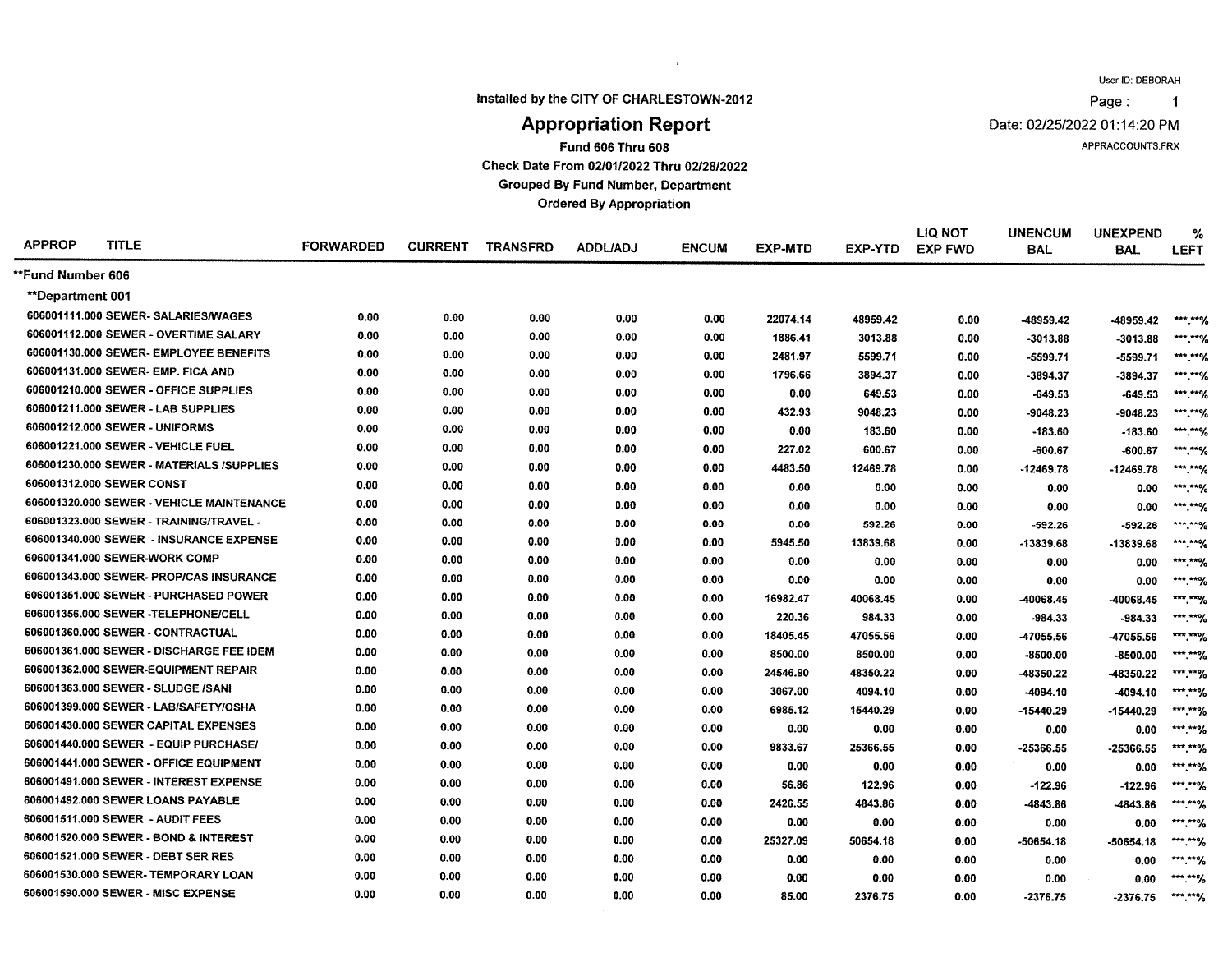#### Installed by the CITY OF CHARLESTOWN-2012

## **Appropriation Report**

Date: 02/25/2022 01:14:20 PM

APPRACCOUNTS.FRX

| <b>TITLE</b><br><b>APPROP</b>             | <b>FORWARDED</b> | <b>CURRENT</b> | TRANSFRD | <b>ADDL/ADJ</b> | <b>ENCUM</b> | <b>EXP-MTD</b> | EXP-YTD   | <b>LIQ NOT</b><br><b>EXP FWD</b> | <b>UNENCUM</b><br><b>BAL</b> | <b>UNEXPEND</b><br><b>BAL</b> | %<br><b>LEFT</b>           |
|-------------------------------------------|------------------|----------------|----------|-----------------|--------------|----------------|-----------|----------------------------------|------------------------------|-------------------------------|----------------------------|
| <b>SubTotal Department 001</b>            | 0.00             | 0.00           | 0.00     | 0.00            | 0.00         | 155764.60      | 346708.38 | 0.00                             | -346708.38                   | -346708.38                    | $***$ $*$ %                |
| <b>SubTotal Fund Number 606</b>           | 0.00             | 0.00           | 0.00     | 0.00            | 0.00         | 155764.60      | 346708.38 | 0.00                             | -346708.38                   | -346708.38                    | $***$ ** $\%$              |
| <b>**Fund Number 607</b>                  |                  |                |          |                 |              |                |           |                                  |                              |                               |                            |
| <b>**Department 001</b>                   |                  |                |          |                 |              |                |           |                                  |                              |                               |                            |
| 607001381.000 SEWER BD & INT - BOND       | 0.00             | 0.00           | 0.00     | 0.00            | 0.00         | 0.00           | 0.00      | 0.00                             | 0.00                         | 0.00                          | $***$ $**$ <sup>0</sup> /0 |
| 607001382,000 SEWER BD & INT - BOND       | 0.00             | 0.00           | 0.00     | 0.00            | 0.00         | 0.00           | 0.00      | 0.00                             | 0.00                         | 0.00                          | $***$ $**$ $\%$            |
| 607001383.000 SEWER BD & INT - PAYING     | 0.00             | 0.00           | 0.00     | 0.00            | 0.00         | 0.00           | 0.00      | 0.00                             | 0.00                         | 0.00                          | $*****%$                   |
| <b>SubTotal Department 001</b>            | 0.00             | 0.00           | 0.00     | 0.00            | 0.00         | 0.00           | 0.00      | 0.00                             | 0.00                         | 0.00                          | $***$ $**$ %               |
| SubTotal Fund Number 607                  | 0.00             | 0.00           | 0.00     | 0.00            | 0.00         | 0.00           | 0.00      | 0.00                             | 0.00                         | 0.00                          | ***.**%                    |
| **Fund Number 608                         |                  |                |          |                 |              |                |           |                                  |                              |                               |                            |
| **Department 001                          |                  |                |          |                 |              |                |           |                                  |                              |                               |                            |
| 608001540.000 DEBT SER RES (SEWER) -      | 0.00             | 0.00           | 0.00     | 0.00            | 0.00         | 0.00           | 0.00      | 0.00                             | 0.00                         | 0.00                          | ***.**%                    |
| 608001590.000 DEBT SER RES (SEWER) - MISC | 0.00             | 0.00           | 0.00     | 0.00            | 0.00         | 0.00           | 0.00      | 0.00                             | 0.00                         | 0.00                          | ***.**%                    |
| <b>SubTotal Department 001</b>            | 0.00             | 0.00           | 0.00     | 0.00            | 0.00         | 0.00           | 0.00      | 0.00                             | 0.00                         | 0.00                          | ***.**%                    |
| <b>SubTotal Fund Number 608</b>           | 0.00             | 0.00           | 0.00     | 0.00            | 0.00         | 0.00           | 0.00      | 0.00                             | 0.00                         | 0.00                          | $***,***$                  |
| *** GRAND TOTAL ***                       | 0.00             | 0.00           | 0.00     | 0.00            | 0.00         | 155764.60      | 346708.38 | 0.00                             | $-346708.38$                 | -346708.38                    | ***.**%                    |

 $\sim$ 

Page:  $\overline{2}$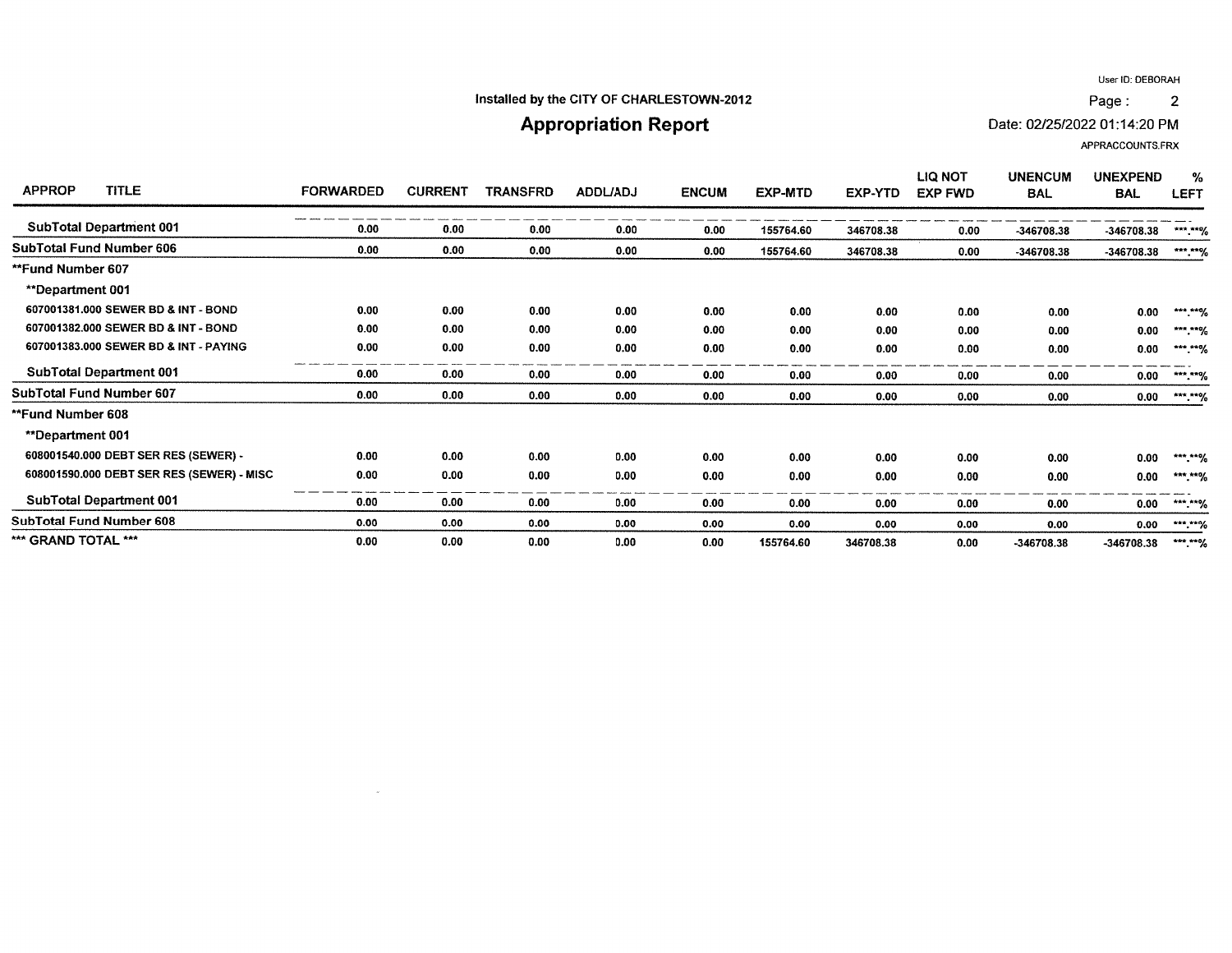Page:  $\overline{1}$ 

Installed by the CITY OF CHARLESTOWN-2012

## **Appropriation Report**

APPRACCOUNTS.FRX

Date: 02/25/2022 01:14:37 PM

**Fund 636** 

Check Date From 02/01/2022 Thru 02/28/2022

**Ordered By Appropriation** 

| <b>APPROP</b><br>TITLE            | <b>FORWARDED</b> | <b>CURRENT</b> | <b>TRANSFRD</b> | <b>ADDL/ADJ</b> | <b>ENCUM</b> | EXP-MTD | <b>EXP-YTD</b> | <b>LIQ NOT</b><br><b>EXP FWD</b> | <b>UNENCUM</b><br><b>BAL</b> | <b>UNEXPEND</b><br><b>BAL</b> | %<br><b>LEFT</b>    |
|-----------------------------------|------------------|----------------|-----------------|-----------------|--------------|---------|----------------|----------------------------------|------------------------------|-------------------------------|---------------------|
| 636001490.000 SW CAP FEES CAPITAL | 0.00             | 0.00           | 0.00            | 0.00            | 0.00         | 0.00    | 0.00           | 0.00                             | 0.00                         | 0.00                          | *** ***/<br>.       |
| 636001590.000 SW CAP FEES         | 0.00             | 0.00           | 0.00            | 0.00            | 0.00         | 0.00    | 0.00           | 0.00                             | 0.00                         | 0.00                          | $***+0/$<br>. 10    |
| *** GRAND TOTAL ***               | 0.00             | 0.00           | 0.00            | 0.00            | 0.00         | 0.00    | 0.00           | 0.00                             | 0.00                         | 0.00                          | $***$ $***$<br>- 70 |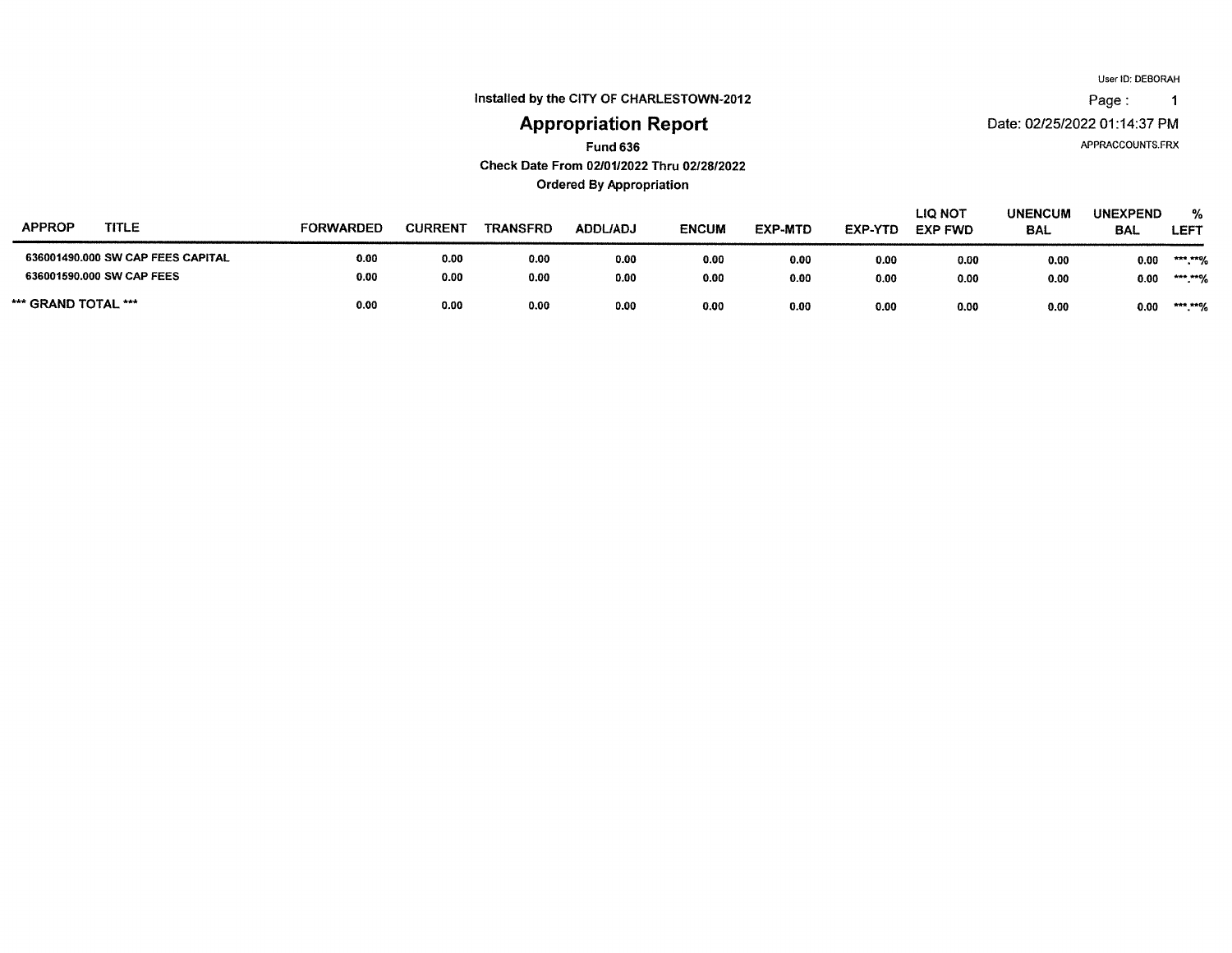## **Allowance Docket** Page: 1

**Selected Departments - Sewer <br>
EMPDOCK.FRX Ordered by Employee Name** 

**For check dates 02/13/2022 - 02/26/2022** Date: 02/25/2022 02:52:05 PM

| Pay<br><b>Period Employee</b> |     |                                    | <b>All Paytypes</b><br><b>Except</b> |                 |                      |  |  |  |
|-------------------------------|-----|------------------------------------|--------------------------------------|-----------------|----------------------|--|--|--|
|                               |     | <b>Ending Number Employee Name</b> | <b>Distribution Name</b>             | <b>Overtime</b> | <b>Overtime Only</b> |  |  |  |
| 02/28/2022                    | 100 | Coomer, Donna S                    | Sewer Sal                            | \$450.00        | \$0.00               |  |  |  |
| 03/31/2022                    | 100 | Coomer, Donna S                    | Clerk-treas Sal                      | \$3595.50       | \$0.00               |  |  |  |
| 03/31/2022                    | 100 | Coomer, Donna S                    | Sewer Sal                            | \$1346.41       | \$0.00               |  |  |  |
| 02/13/2022                    | 888 | Fain Jr., Rodger L                 | Sewer Sal                            | \$1730.77       | \$0.00               |  |  |  |
| 02/20/2022                    | 888 | Fain Jr., Rodger L                 | Sewer Sal                            | \$1730.77       | \$0.00               |  |  |  |
| 02/13/2022                    | 328 | Gomez, Dorothea                    | <b>Sanit Salaries</b>                | \$396.00        | \$0.00               |  |  |  |
| 02/13/2022                    | 328 | Gomez, Dorothea                    | Sewer Sal                            | \$396.00        | \$0.00               |  |  |  |
| 02/20/2022                    | 328 | Gomez, Dorothea                    | Sanit Salaries                       | \$396.00        | \$0.00               |  |  |  |
| 02/20/2022                    | 328 | Gomez, Dorothea                    | Sewer Sal                            | \$396.00        | \$0.00               |  |  |  |
| 02/28/2022                    | 886 | Grimes, Nathan R                   | Sewer Sal                            | \$450.00        | \$0.00               |  |  |  |
| 02/13/2022                    | 408 | Hebner, Robin E                    | <b>Sanit Salaries</b>                | \$413.80        | \$0.00               |  |  |  |
| 02/13/2022                    | 408 | Hebner, Robin E                    | Sewer Sal                            | \$413.80        | \$0.00               |  |  |  |
| 02/20/2022                    | 408 | Hebner, Robin E                    | <b>Sanit Salaries</b>                | \$413.80        | \$0.00               |  |  |  |
| 02/20/2022                    | 408 | Hebner, Robin E                    | Sewer Sal                            | \$413.80        | \$0.00               |  |  |  |
| 02/28/2022                    | 849 | Hodges, Treva E                    | Sewer Sal                            | \$450.00        | \$0.00               |  |  |  |
| 03/31/2022                    | 849 | Hodges, Treva E                    | Mayor's Salary                       | \$3990.00       | \$0.00               |  |  |  |
| 03/31/2022                    | 849 | Hodges, Treva E                    | Sewer Sal                            | \$1298.66       | \$0.00               |  |  |  |
| 02/28/2022                    | 887 | Hodskins, James R                  | Sewer Sal                            | \$450.00        | \$0.00               |  |  |  |
| 02/13/2022                    | 863 | Ikerd, Nathanael A                 | Sewer Sal                            | \$728.00        | \$0.00               |  |  |  |
| 02/13/2022                    | 863 | Ikerd, Nathanael A                 | Sewer Sal OT                         | \$0.00          | \$163.80             |  |  |  |
| 02/20/2022                    | 863 | Ikerd, Nathanael A                 | Sewer Sal                            | \$728.00        | \$0.00               |  |  |  |
| 02/20/2022                    | 863 | Ikerd, Nathanael A                 | Sewer Sal OT                         | \$0.00          | \$361.73             |  |  |  |
| 02/20/2022                    | 258 | Schrimp, Heather N                 | Deputy Clerk-treas                   | \$561.20        | \$0.00               |  |  |  |
| 02/20/2022                    | 258 | Schrimp, Heather N                 | Sewer Sal                            | \$450.00        | \$0.00               |  |  |  |
| 02/13/2022                    | 363 | Slaughter, Donald L                | Sewer Sal                            | \$811.60        | \$0.00               |  |  |  |
| 02/13/2022                    | 363 | Slaughter, Donald L                | Sewer Sal OT                         | \$0.00          | \$68.49              |  |  |  |
| 02/20/2022                    | 363 | Slaughter, Donald L                | Sewer Sal                            | \$811.60        | \$0.00               |  |  |  |
| 02/20/2022                    | 363 | Slaughter, Donald L                | Sewer Sal OT                         | \$0.00          | \$152.20             |  |  |  |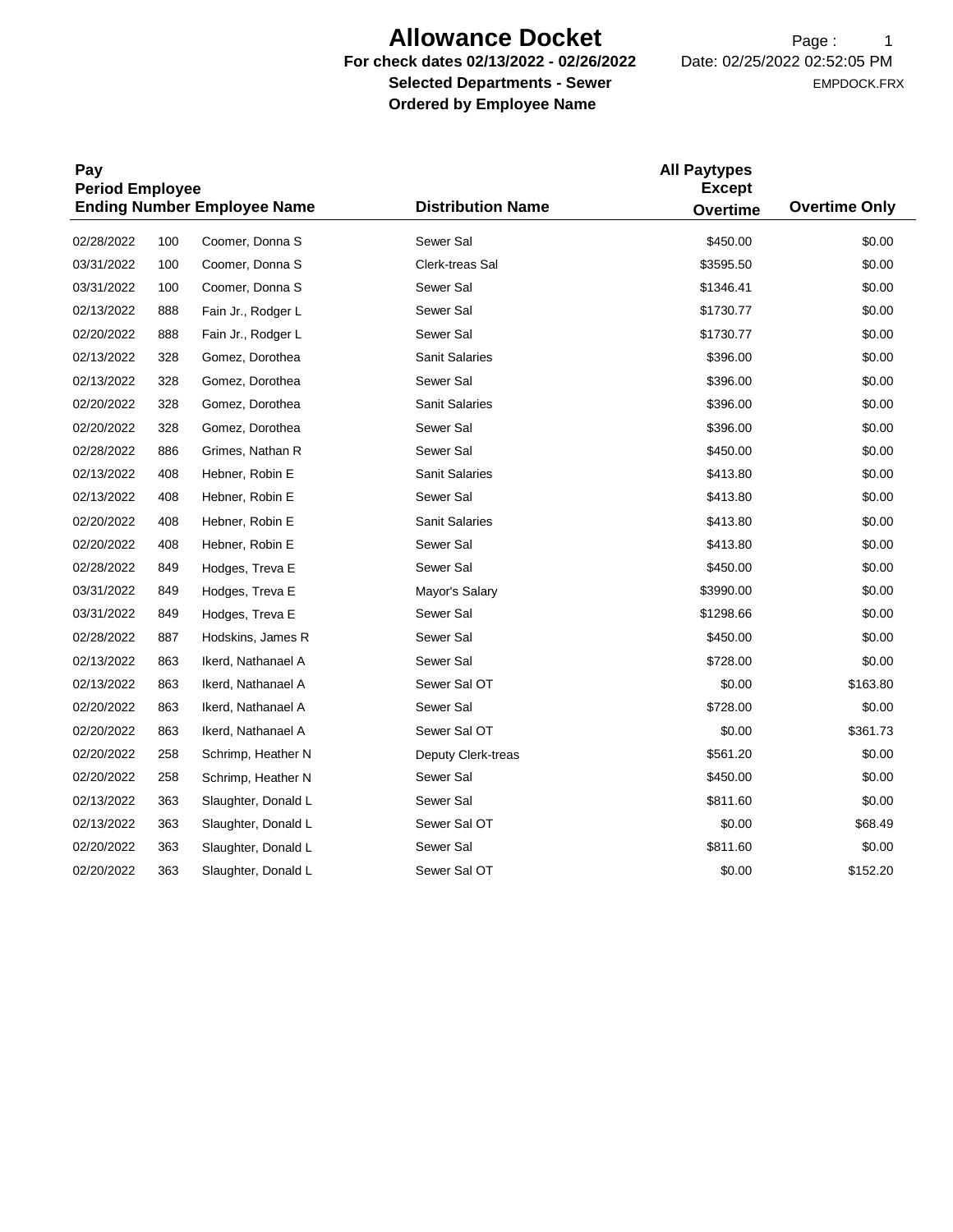# **Allowance Docket** Page: 2

**Ordered by Employee Name** 

| Pav                                |                          | <b>All Paytypes</b> |                      |
|------------------------------------|--------------------------|---------------------|----------------------|
| <b>Period Employee</b>             |                          | Except              |                      |
| <b>Ending Number Employee Name</b> | <b>Distribution Name</b> | Overtime            | <b>Overtime Only</b> |
| **Total**                          |                          | \$22821.71          | \$746.22             |

**I hereby certify that each of the above listed vouchers and the invoices or bills attached there to, are true and correct and I have audited same in accordance with IC5-11-10-1-6.** 

| <b>Date</b> |                                                                                                                                                                                                                                                                                         | <b>Fiscal Officer</b> |  |  |  |  |
|-------------|-----------------------------------------------------------------------------------------------------------------------------------------------------------------------------------------------------------------------------------------------------------------------------------------|-----------------------|--|--|--|--|
|             | <b>Allowance Of Accounts Payable Vouchers</b>                                                                                                                                                                                                                                           |                       |  |  |  |  |
|             | <b>City Of Charlestown</b>                                                                                                                                                                                                                                                              |                       |  |  |  |  |
|             | We have examined the Accounts Payable Voucers listed on the foregoing Register of Accounts Payable Vouchers<br>consisting of _______ pages and except for accounts payables not allowed as shown on the Register such<br>accounts payables are hereby allowed in the total amount of \$ |                       |  |  |  |  |
|             |                                                                                                                                                                                                                                                                                         |                       |  |  |  |  |
|             | <b>Signatures of Governing Board</b>                                                                                                                                                                                                                                                    |                       |  |  |  |  |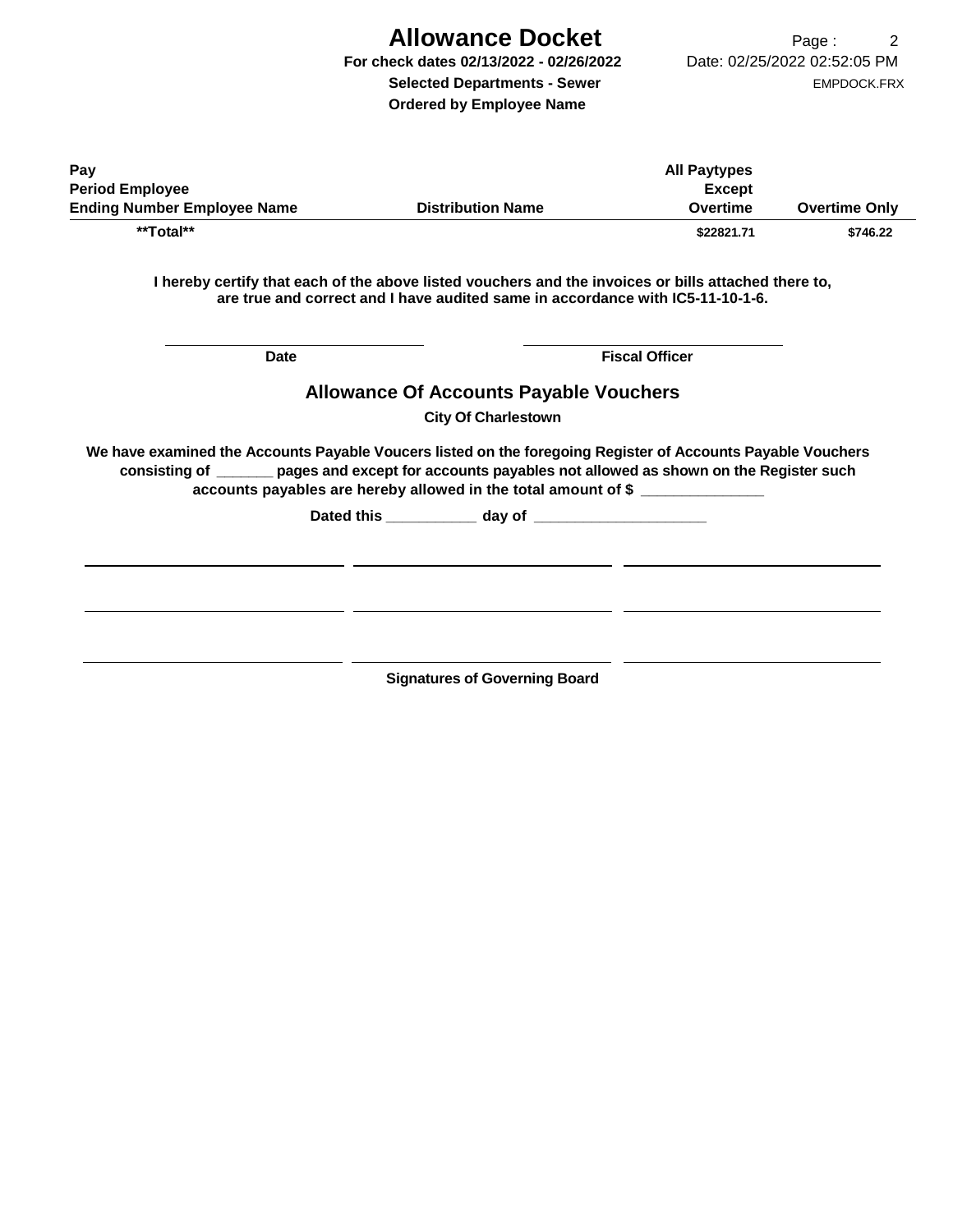### **SANITARY BOARD February 17, 2022 10:00 A.M.**

### **THE MEETING OF THE SANITARY BOARD FOR THE CITY OF CHARLESTOWN WAS HELD ON THURSDAY, FEBRUARY 17, 2022 AT 10:00 A.M. AT CITY HALL WITH MAYOR TREVA HODGES PRESIDING.**

Board members present were: Ryan Hodskins and Nathan Grimes. Also present were Clerk Treasurer Donna Coomer and Attorney Beau Zoeller.

#### **Pledge of Allegiance**

#### **Agenda**

Treva Hodges entertained a motion to approve the agenda. Motion made by Ryan Hodskins, second by Nathan Grimes. Passed 3-0.

### **Standing Business**

Treva Hodges entertained a motion to approve the minutes from February 3, 2022, the payroll voucher from January 30 to February 12, and the claims. Motion made by Ryan Hodskins, second by Nathan Grimes. Passed 3-0.

#### **Public Comment**-none

#### **Operator Report**

Operator Rodger Fain provided an operational update report. He is currently preparing the monthly report. There was an e-coli exceedance as the result of an equipment failure during a peak hydraulic event. Rodger is continuing to get quotes for blower silencers, including one from HP Thompson. He also presented a quote for the Board's consideration at a later time for a pipe that is broken at the 62 pump station to eliminate inflow/infiltration of storm water to the station. An additional quote from Gripp is for a flow meter for the digester/dewatering operation. Evoca provided a quote to replace the gaskets on the clarifiers but it doesn't need the Board's approval.

## **Intent to Serve-Woodstream Development LLC**

Operator Rodger Fain issued an intent to serve letter to Woodstream Development LLC and it needs to be ratified by the Board. The development will be behind Highview-Lakeview off Charlestown-Memphis Road.

Treva Hodges entertained a motion to ratify the intent to serve letter for Woodstream Development LLC. Motion made by Ryan Hodskins, second by Nathan Grimes. Passed 3-0.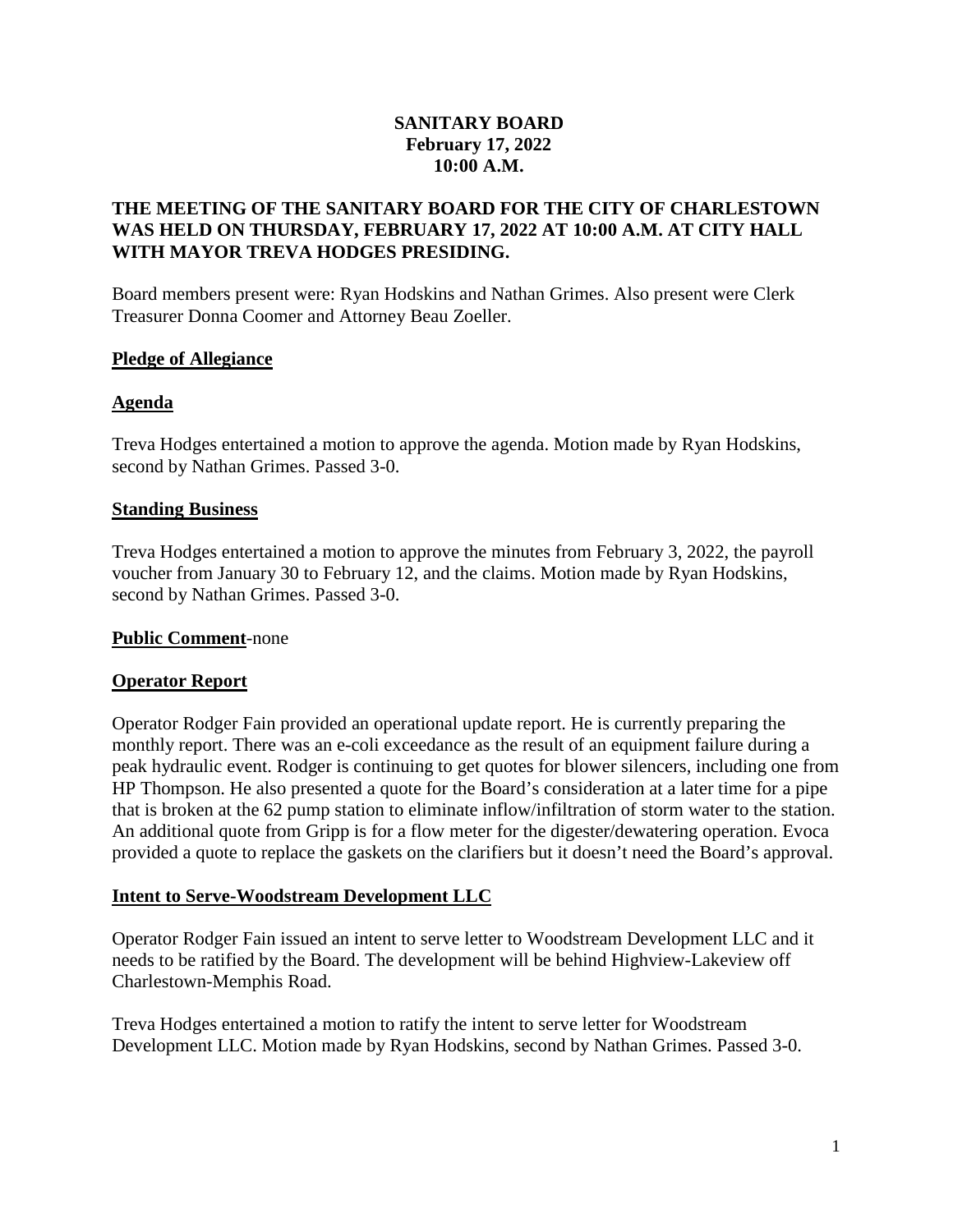## **Attorney Update**

Attorney Beau Zoeller noted that he is currently working with Clerk Treasurer Donna Coomer on an adjustment policy. It creates an official policy if there is an error in the readings provided by Indiana American Water. It will likely be presented at the next meeting.

#### **Engineering Update**

Jim Hagerty with JTL met with the contractor for the headworks roof, McCormick, and because of delays obtaining steel purloins, they are looking at putting in wood trusses.

Richard Miller with IAW reached out about their permanent installation for the new green sand filters and sanitary sewers. We should see plans soon. They are hoping to be up by April. We also need to reach a maintenance agreement with them.

### **Adjournment**

Treva Hodges entertained a motion to adjourn. Motion made by Ryan Hodskins, second by Nathan Grimes. Passed 3-0.

TREVA HODGES, MAYOR DATE

ATTEST:

DONNA COOMER, CLERK TREASURER DATE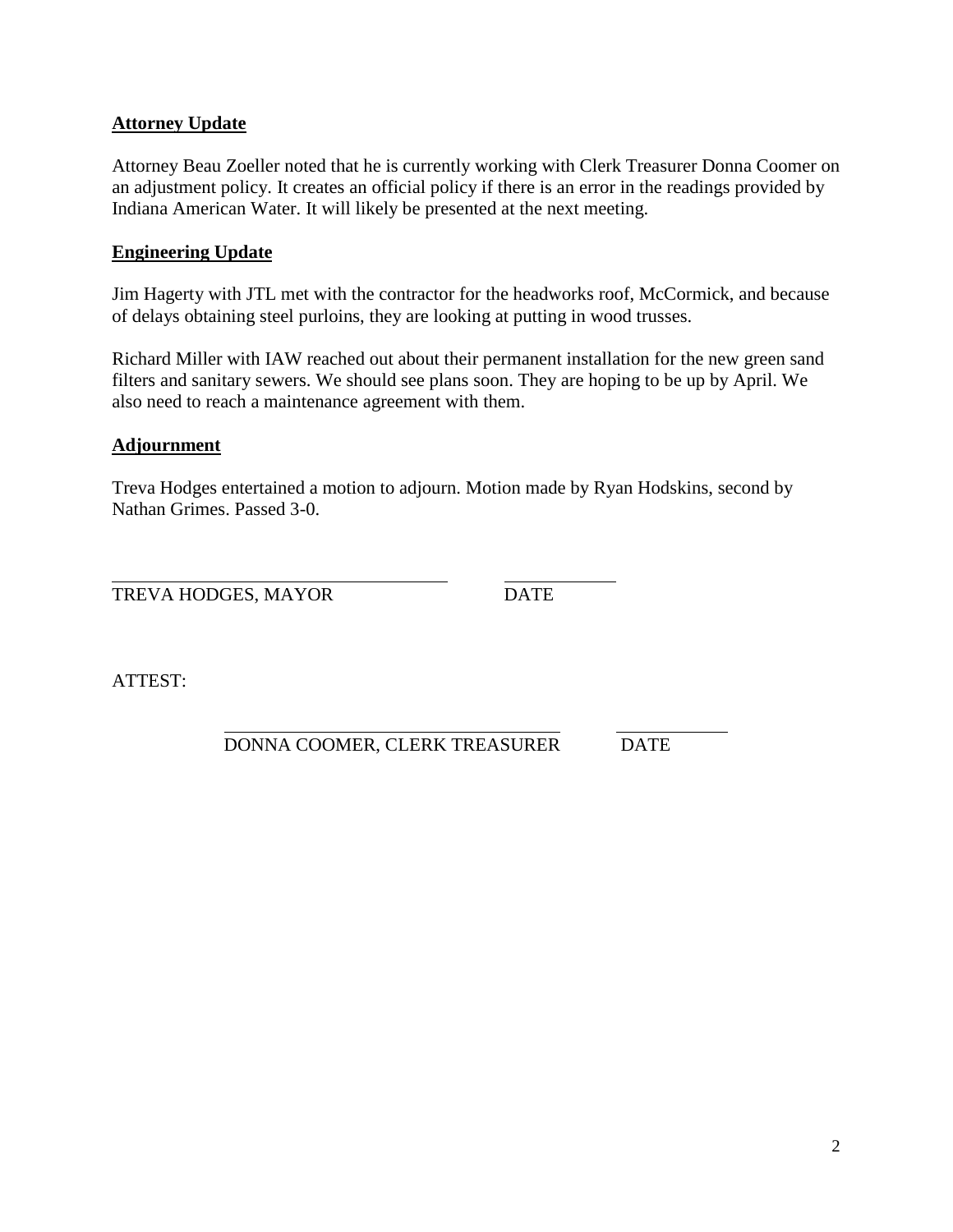#### BEFORE THE CHARLESTOWN SANITARY SEWER BOARD

#### **RESOLUTION NO. \_\_\_\_\_\_\_\_\_\_\_\_\_\_\_\_**

## **RESOLUTION OF THE CHARLESTOWN SANITARY SEWER BOARD ESTABLISHING AN EXPENDITURE APPROVAL POLICY FOR THE OPERATOR OF THE WASTEWATER UTILITY OF THE CITY OF CHARLESTOWN, INDIANA**

**WHEREAS**, the City of Charlestown, Indiana (the "City"), owns and operates a sanitary sewage utility works (the "Utility") for purposes of collection and treatment of wastewater;

**WHEREAS**, the Charlestown Sanitary Sewer Board (the "Board") has been created as a body corporate and politic, in and under the authority of IC 36-9-23, to supervise and control the Utility;

**WHEREAS**, the Utility is operated by an employee of the City who is a licensed operator (the "Operator"); and

**WHEREAS**, in an effort to provide efficiencies for operations, repairs, and maintenance of the Utility by the Operator, the Board seeks to establish a policy granting preliminary approval to the Operator, or if the Operator is unavailable the Chairperson of the Board ("Chairperson"), of expenditures related to the Utility of up to \$5,000.00 per individual expenditure.

### **NOW, THEREFORE, BE IT RESOLVED BY THE CHARLESTOWN SANITARY SEWER BOARD, THAT:**

- 1. The Board hereby adopts the policy of granting the Operator, or if the Operator is unavailable the Chairperson, preliminary approval for expenditures of up to \$5,000.00 per individual expenditure.
- 2. The Board hereby ratifies any and all such expenditures previously made by the Operator or Chairperson as the case may be.
- 3. The Operator or Chairperson, as the case may be, shall submit such expenditures to the Board for ratification and approval consideration at the next subsequent meeting following the expenditure date.
- 4. The Operator, Chairperson, and Board shall comply with any and all notice, advertising, or other requirements for such expenditures as provided for in the Indiana Code.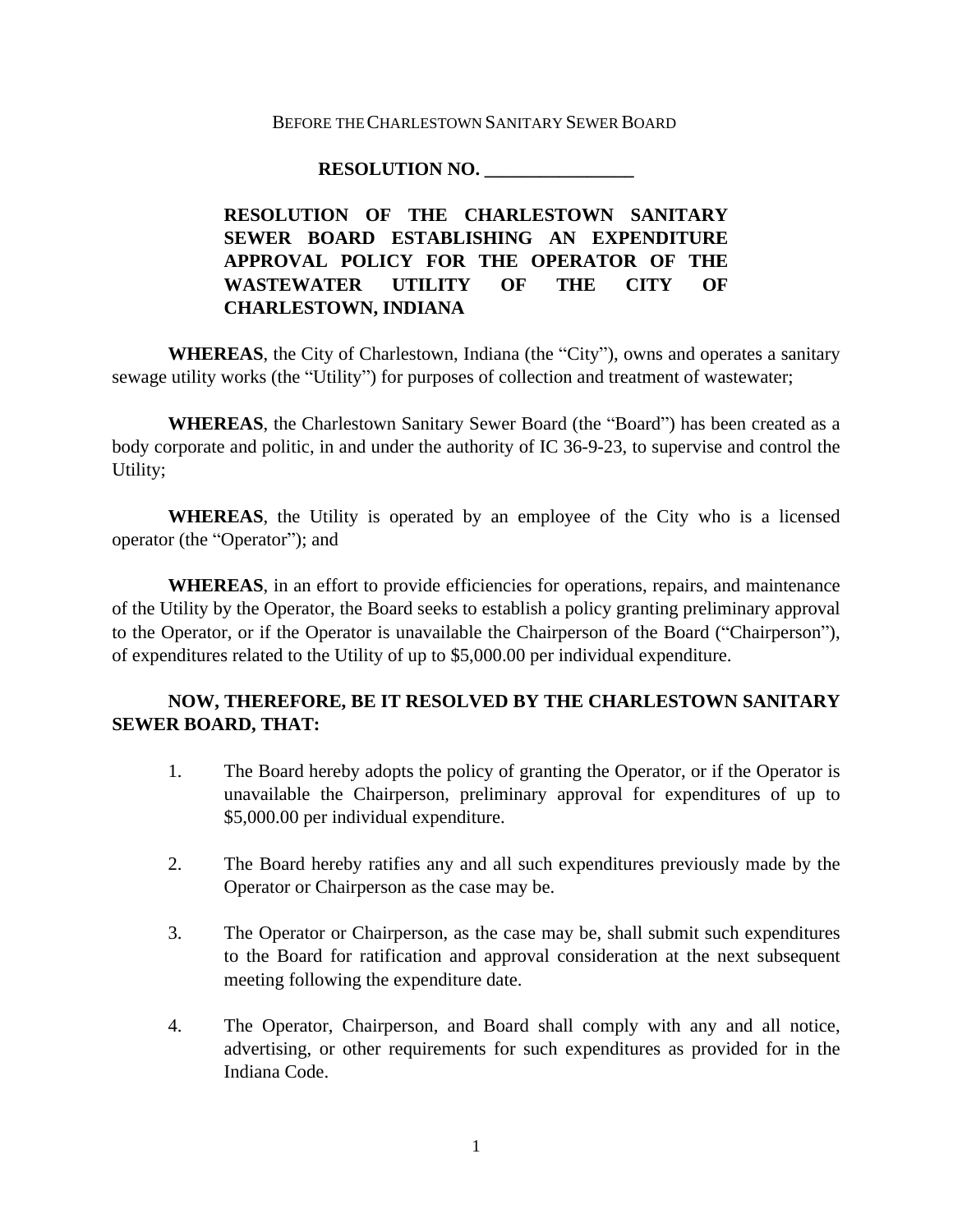## **ADOPTED BY THE CHARLESTOWN SANITARY SEWER BOARD** this \_\_\_\_\_

day of \_\_\_\_\_\_\_\_\_\_\_\_\_\_\_\_, 2022.

Mayor Treva Hodges, Chairperson

\_\_\_\_\_\_\_\_\_\_\_\_\_\_\_\_\_\_\_\_\_\_\_\_\_\_\_\_\_\_\_\_\_\_\_\_

ATTEST:

Ryan Hodskins, Secretary/Treasurer

\_\_\_\_\_\_\_\_\_\_\_\_\_\_\_\_\_\_\_\_\_\_\_\_\_\_\_\_\_\_\_\_\_\_\_\_

0141852.0743464 4850-8660-4785v2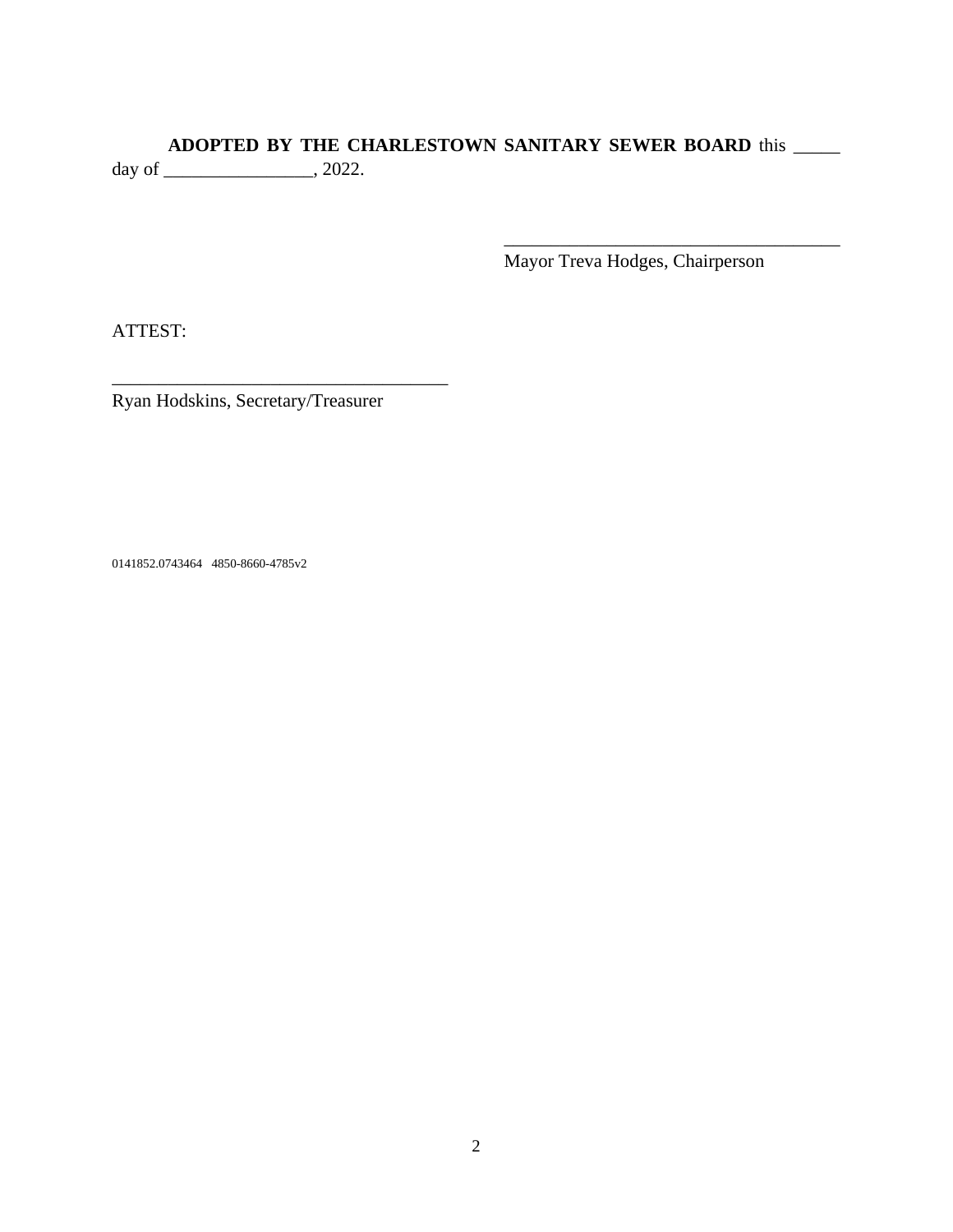#### BEFORE THE CHARLESTOWN SANITARY SEWER BOARD

#### **RESOLUTION NO. \_\_\_\_\_\_\_\_\_\_\_\_\_\_**

## **RESOLUTION OF THE CHARLESTOWN SANITARY SEWER BOARD ESTABLISHING PROCEDURES FOR ISSUING LETTERS OF INTENT AND APPROVING CAPACITY REQUESTS**

**WHEREAS**, the City of Charlestown, Indiana (the "City"), owns and operates a sanitary sewage utility works (the "Utility") for purposes of collecting and treating wastewater;

**WHEREAS**, the Charlestown Sanitary Sewer Board (the "Board") has been created as a body corporate and politic, in and under the authority of I.C. 36-9-23, to supervise and control the Utility;

**WHEREAS,** from time to time developers, property owners, or agents thereof (the "Requesting Parties") seek confirmation from the Board that the Utility is accessible for a particular lot or parcel of land for which the Board may issue a preliminary letter of intent to serve said lot or parcel pending further approvals and the grant of capacity ("Letters of Intent");

**WHEREAS**, the Utility is operated by an employee of the City who is a licensed operator (the "Operator");

**WHEREAS,** Ordinance No. 2020-OR-18 (the "Ordinance") requires a developer of a multi-lot or multi-structure development within the Utility's service area that wishes to reserve sewer capacity for the entire proposed development/project within the City to pay the City (i) 1/6th of the total Capacity Fee (as defined in the Ordinance) at the time of approval of the preliminary plat or development plan; (ii) 1/6 of the total Capacity Fee upon approval of the final plat or development plan; and (iii) the remaining 2/3 of the total Capacity Fee at the time the building permit is applied for and issued for each lot or property contained in the final plat or development;

**WHEREAS**, the Ordinance states that the City, upon payment of 1/3 of the total Capacity Fee, shall certify capacity for those EDUs (as defined in the Ordinance) included in the developer's final plat or development plan; and

**WHEREAS**, the Board wishes to clarify the processes by which the (i) City issues Letters of Intent and (ii) approves capacity requests for multi-lot or multi-structure developments within the Utility's service area.